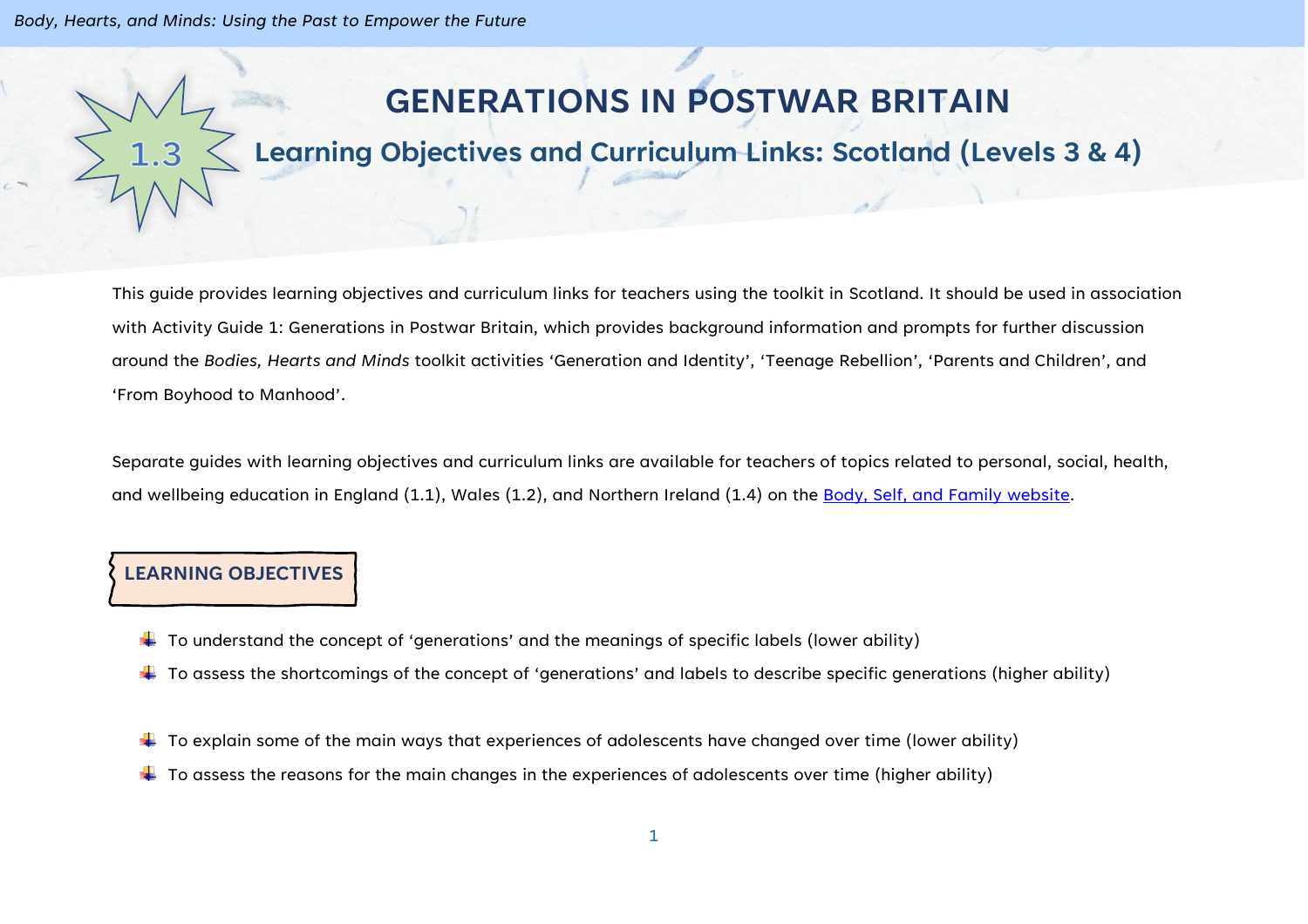- $\ddotplus$  To identify examples of how gender and class affected generational experience in the postwar period (lower ability)
- $\ddotplus$  To understand how and why gender and class affected generational experience in the postwar period (higher ability)

## **HOW DOES THIS ACTIVITY LINK TO THE CURRICULUM?**

### **Health and Wellbeing (Personal and Social Education) (Scotland)**

|                                     | <b>Third Level</b>                                | <b>Fourth Level</b>                              |
|-------------------------------------|---------------------------------------------------|--------------------------------------------------|
| <b>Planning for choices and</b>     | am investigating different careers/               | am investigating different careers/              |
| changes                             | occupations, ways of working, and learning        | occupations, ways of working, and learning       |
|                                     | and training paths. I am gaining experience       | and training paths. I am gaining experience      |
|                                     | that helps me recognise the relevance of my       | that helps me recognise the relevance of my      |
|                                     | learning, skills and interests to my future life. | learning skills and interests to my future life. |
|                                     | (HWB 3-20a)                                       | $(HWB 4-10a)$                                    |
|                                     |                                                   |                                                  |
| <b>Relationships, sexual health</b> | understand the importance of being cared for      | understand the importance of being cared for     |
| and parenthood: Positive            | and caring for others in relationships, and can   | and caring for others in relationships, and can  |
| <b>relationships</b>                | explain why. (HWB 3-44a)                          | explain why. (HWB 4-44a)                         |
|                                     |                                                   |                                                  |
| <b>Relationships, sexual health</b> |                                                   | I know that popular culture, the media and       |
| and parenthood: physical            |                                                   | peer pressure can influence how I feel about     |
| changes                             |                                                   | myself and the impact this may have on my        |
|                                     |                                                   | actions. (HWB 4-46b)                             |
|                                     |                                                   |                                                  |
| <b>Relationships, sexual health</b> | know that popular culture, the media and          | am developing skills for making decisions        |
| and parenthood: sexual health       | peer pressure can influence how I feel about      | about my relationships and sexual behaviour. I   |
| and sexuality                       |                                                   |                                                  |